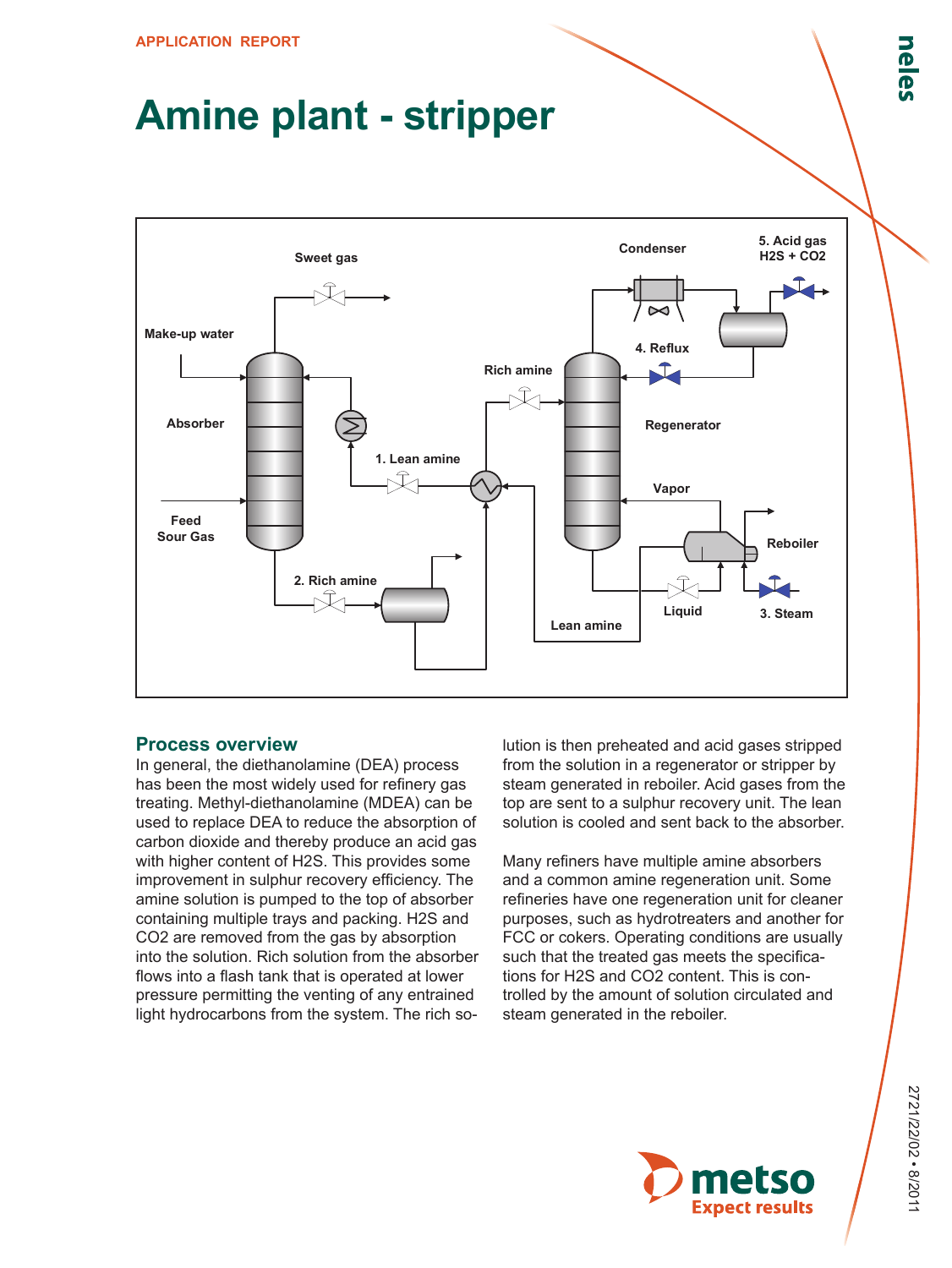# **Amine plant challenges**

Major operating considerations for amine units are maintaining the condition of the amine solution, minimizing losses and preventing hydrocarbon carryover to the sulphur plant. This can be obtained by controlling amine concentration, amine circulation rate, lean amine temperature into the absorber and stripping steam generated in the stripper reboiler. Optimization of an amine plant is a balance between capacity, energy and corrosion.

**Health, Safety, Environment** – Valve leaking poses both an environmental and safety issue due to risk of fire and toxicity of volatile gases. ESD and on/off valves must be able to perform their action in a process or equipment failure.

**Top-class products at maximum yield** – The market calls for clean products and high quality. It is important that the process is stable, flexible and under control. Poor control valve performance reduces the accuracy of throughput control and adversely affects to the plant performance and also the downstream processes.

**Maintenance costs** - Poorly performing valves in the process must be serviced because they will have a direct impact on the efficiency of the process. The cost of unscheduled maintenance will be quite high, up to 70% of the cost of a new valve in some applications. Add this to the cost of removing the valve from the line and disruption of the process and the total cost will be much higher.

**Plant run-time** – Refineries are looking for longer plant run-times since downtime means production losses and is a remarkable cost including maintenance costs. This requires reliable equipment and process control.



# **Metso solutions**

We are all tuned up to answer these challenges through our refining application experience and product offering for control, safety and automated on/off duty that ensure high valve performance in amine plants.

**Safety** - Rotary stem operation reduces fugitive emissions and protects from leaking. Packing construction meets the latest emission standards. Our products are fire tested and apply to the latest standards. Neles ValvGuardTM partial stroking will ensure that plant emergency shutdown valves will always perform properly when needed.

**Efficiency** - Throughput losses due to sticking and poor control performance will be avoided with high performance rotary valves. Flow through the process unit may be changed as the need arises with rangeability of 150:1 and further with full bore ball valves. Our advanced ND9000 digital valve controller ensures higher positioning accuracy and faster response to reduce process variability. Correct valve selection and sizing with our Nelprof-program we can assure the best valve performance and process control.

**Availability** - Simple rotary designs, same faceto-face dimensions, and global service network and inventory management will help you to optimize your maintenance activities. Rotary valves have been in service for several years without requiring maintenance and show no sign of leakage.

**Reliability** - Trend data collected by our smart valve controllers and analysed by FieldCare configuration and condition monitoring software based on open FDT/DTM technology makes it possible to predict and respond to maintenance requirements and reduce unscheduled downtime. This gives full transparency to the valve performance in process control.

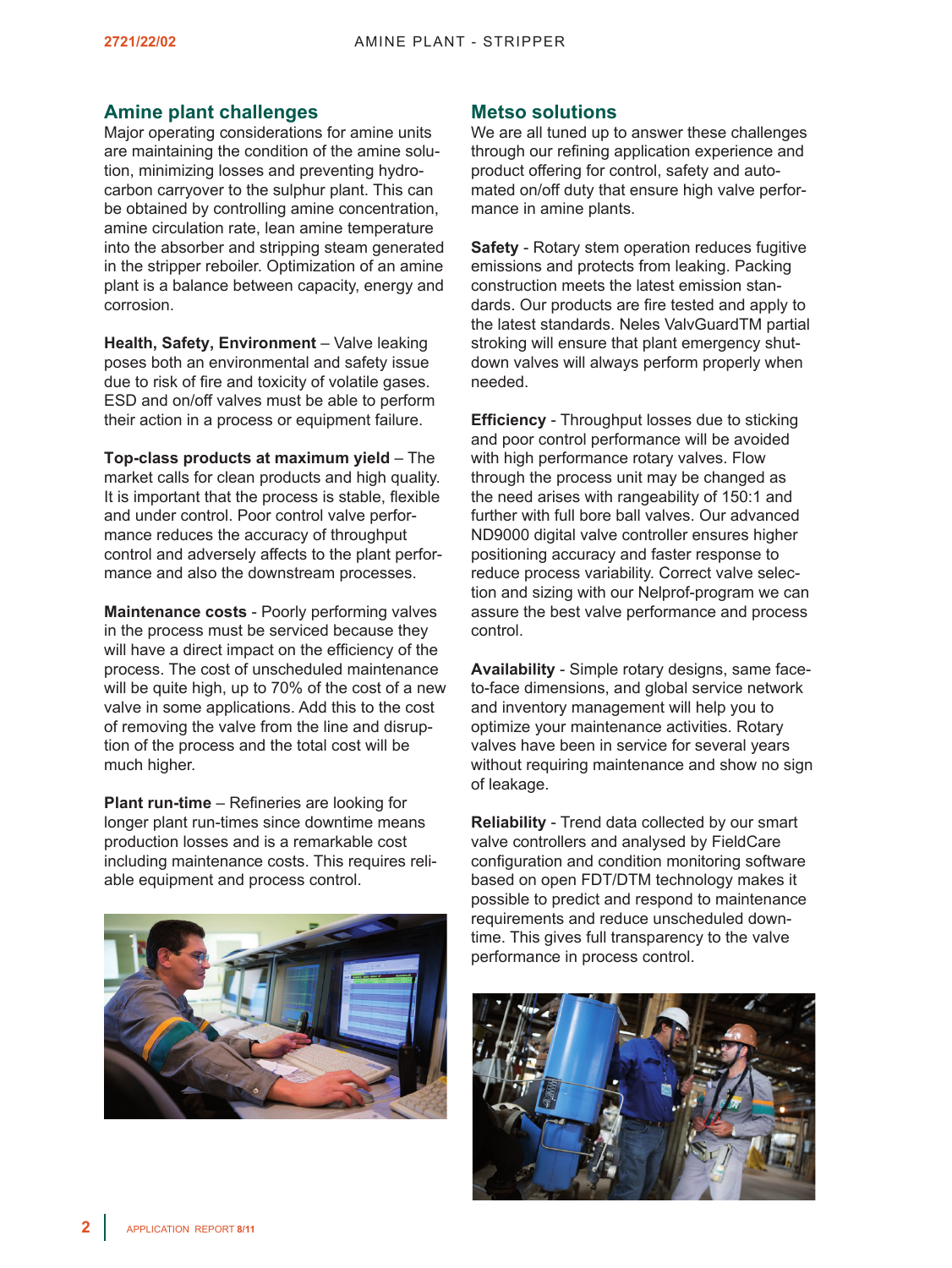# **Absorber applications**

#### **3. Reboiler**

**Challenge** – The rich amine leaves the flash tank and passes through lean/rich exchanger to the top of the regenerator, the pressure is further reduced while temperature is increased to about 128 °C. This releases the acid gases which are sent to the sulphur plant. The lean amine leaves the stripper and passes through the lean/rich exchangers back to the acid gas absorber. Reboiler valve controls the amount of heat input to the stripper and therefore the efficiency of gas stripping from the solvent. Steam is typically used as heating media, sometimes other refinery process streams. Accurate control performance is required for efficient stripper operation.

**Metso solution** – Finetrol eccentric plug valve

**Benefits** - Valve plays a significant role in control loop, especially when high loop performance is targeted. Broad control range and stable control behaviour provides accurate control performance that keeps process deviations to a minimum. This makes it possible to operate the stripper closer to the edge of the operating envelope. Savings are realized in reduced energy consumption in the reboiler. Process reliability can be improved by ND9000 on-line diagnostics that provides full transparency to valve performance.



*Finetrol*

### **4. Reflux**

**Challenge** – Reflux valve is used to control the amine separation from the acid gases. The operation of the reflux control is a balance between the amine separation from acid gases and reboiler energy consumption, the higher the reflux rate the more heat is required. The lower the reflux rate the more amine is lost with acid gases, but less heat is required in reboiler.

**Metso solution** – Finetrol eccentric plug valve

**Benefits** - Valve plays a significant role in control loop, especially when high loop performance is targeted. Broad control range and stable control behaviour provides accurate control performance that keeps process deviations to a minimum. This makes it possible to operate the stripper closer to the edge of the operating envelope in order to get the maximum acid gas purity. Savings are realized in reduced energy consumption in the reboiler and maximum amine recovery. Process reliability can be improved by ND9000 on-line diagnostics that provides full transparency to valve performance.

## **5. Acid gas control**

**Challenge** – The amine stripper pressure is typically kept in minimum in order to reduce the energy consumption in the reboiler. Higher pressure increases the amine separation from acid gases, but requires more energy in reboiler. Stability is typically required in order to keep the stripper in stable conditions. Fugitive emission control is important for acid gas service and in many cases NACE can be applied.

**Metso solution** – Finetrol eccentric plug valve / Neldisc butterfly valve especially for large sizes.

**Benefits** - Broad control range and stable control behaviour provides accurate control performance that keeps process deviations to a minimum. This makes it possible to operate the stripper in a stable way and maximize amine separation from acid gases. Savings are realized in reduced energy consumption in the reboiler and reduced amine losses. Process reliability can be improved by ND9000 on-line diagnostics that provides full transparency to valve performance. Rotary design low emission with reliable stem packing provides simple and cost effective way to reduce overall fugitive emission.